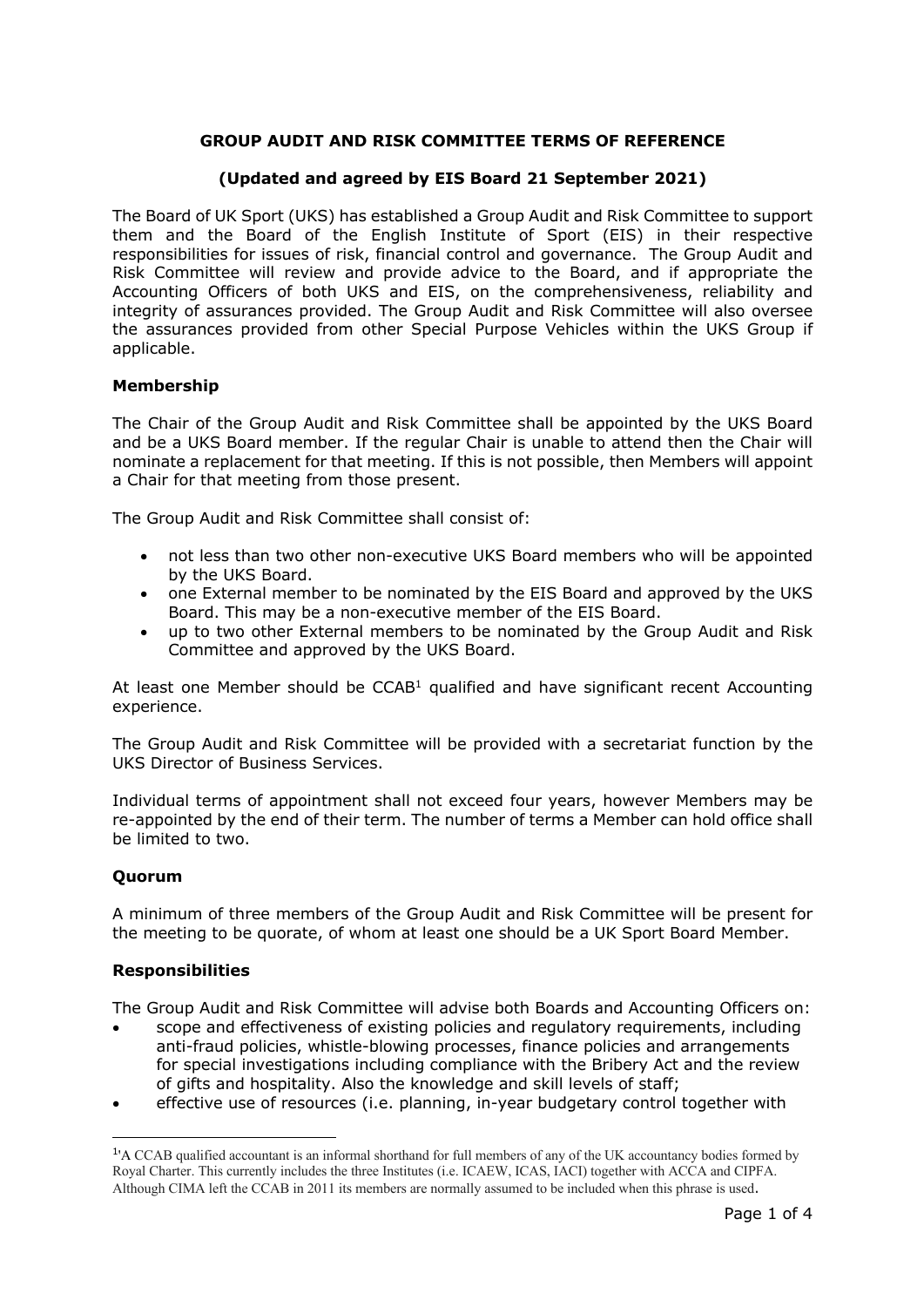the quality of forecasting and budget decision making) to achieve the desired outcomes set by the Board;

- the arrangements and assurances received on Cyber Security arrangements;
- the strategic processes and assurances received on risk management, financial control, governance and the Governance Statement ;
- Annual Report and Accounts of both UKS and EIS, including the process for review of the accounts prior to submission for audit, levels of error identified, and management's letter of representation to the external auditors;
- planned work of both internal and external audit including the adequacy of management responses to issues identified by audit activity (i.e. external audit's management letter, effectiveness of internal and external audit and the audit fees); and
- proposals for tendering for internal audit and management audit services or for purchase of non-audit services from contractors who provide audit services.

## **Rights**

The Group Audit and Risk Committee may procure specialist ad-hoc advice at the expense of either organisation, subject to budgets agreed by the respective Boards.

The Group Audit and Risk Committee have the right to request any information or data from UKS or EIS to enable it to fulfil its responsibilities.

#### **Access**

The Directors of Finance for UK Sport and the EIS, the Head of Internal Audit (if one is employed) and the representatives of External Audit and Internal Audit will have free and confidential access to the Chair of the Group Audit and Risk Committee. Where the internal audit function is outsourced to an external firm, a Partner within that firm is required to attend the Committee to report on their work and findings of their reviews.

Group Audit and Risk Committee members will meet at least once per annum with the External and Internal Auditors without the presence of management and at least once per annum without any other individuals present.

#### **Meetings**

The Group Audit and Risk Committee will meet at least four times a year. The Chair of the Group Audit and Risk Committee may convene additional meetings, as they deem necessary. The Committee may hold meetings via conference call, video linking or other electronic media.

As a standing item, all Group Audit and Risk Committee members will be required to declare any potential conflicts of interests at each meeting arising out of business on the Committee agenda. The Chair shall determine the appropriate course of action with the member. If the Chair has a conflict of interest, another member of the Group Audit and Risk Committee shall lead in determining the appropriate course of action.

Group Audit and Risk Committee meetings will normally be attended by the UKS Accounting Officer, the UKS Director of Business Services, the EIS National Director and the EIS Director of Finance and Operations, the Head of Internal Audit (where appropriate) and a representative of External Audit. The Group Audit and Risk Committee may ask other officials of either organisation to attend to assist it with its discussion on any particular matter. The Group Audit and Risk Committee may ask any or all of those who normally attend but who are not members to withdraw to facilitate open and frank discussion of particular matters.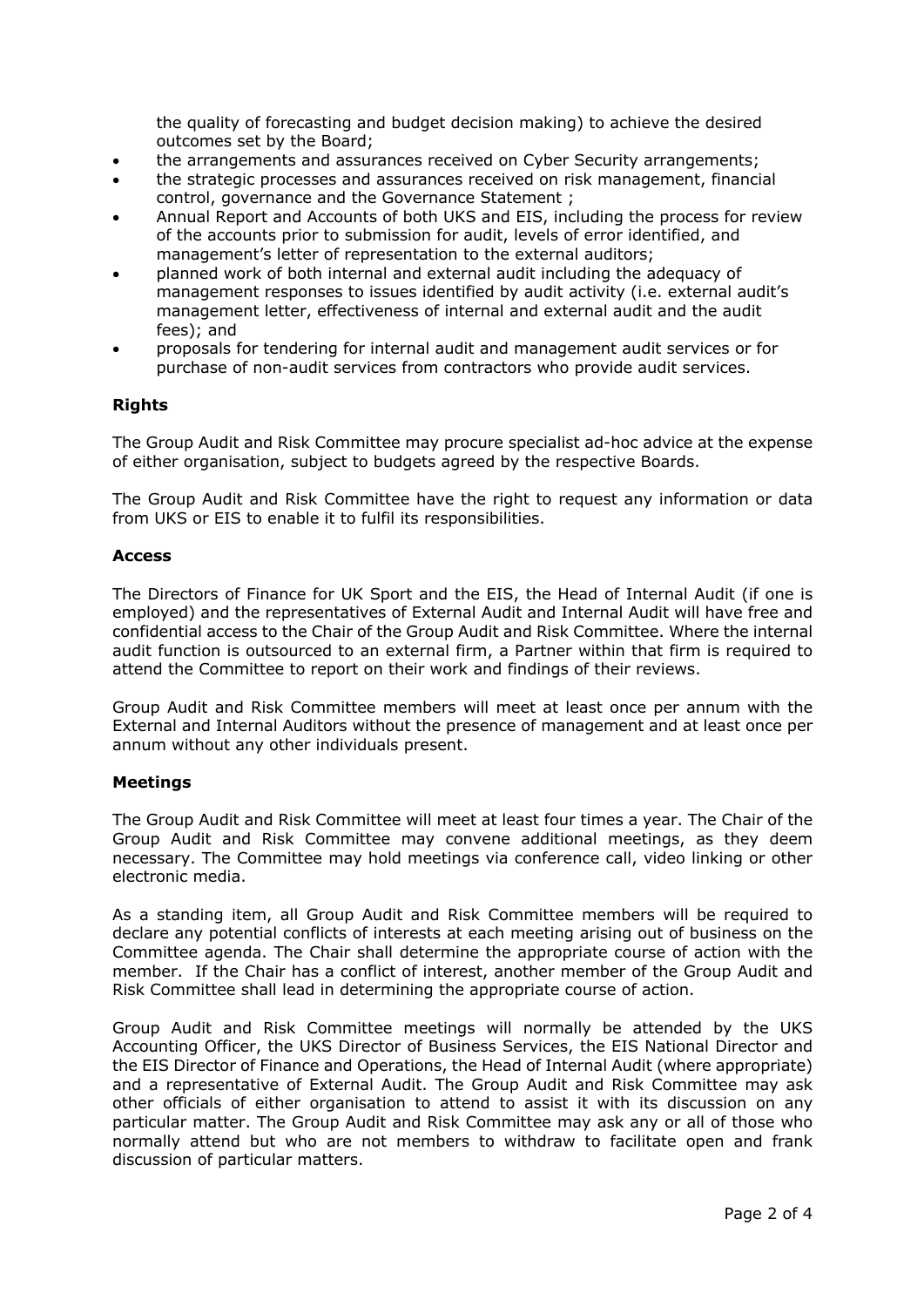Either Board or Accounting Officer may ask the Group Audit and Risk Committee Chair to convene further meetings and to discuss particular issues on which they want the Committee's advice.

Notices of meetings shall contain information relating to venue, time, date and agenda. Papers to meetings shall be circulated at least one week before the date of the meeting.

## **Information Requirements**

For each meeting the Group Audit and Risk Committee will be provided with:

- reports summarising any significant changes to the organisations' strategic risks and copies of corporate risk registers;
- a progress report on Internal Audit summarising work performed, key issues, management responses to recommendations and any changes to the agreed audit plan;
- a progress report (written or verbal) from the External Audit representative summarising work done and emerging findings;
- reports on the management of major incidents;
- management accounts and the draft budgets for UKS and EIS. For clarity, these documents are provided for review by the Group Audit and Risk Committee in order to inform the Board, who are responsible for carrying out their own review, and also for the approval of any financial information.

As and when appropriate the Group Audit and Risk Committee will be provided with:

- proposals for the terms of reference of internal audit;
- internal audit strategy and audit plan;
- internal Audit Partner's annual opinion and report;
- quality assurance reports on the internal audit function;
- draft accounts of the organisations;
- UKS draft Governance Statement:
- A summary of the high level assurances underpinning the Governance Statement;
- a report on any changes to accounting policies;
- external audit's management letters;
- report on any proposals to tender for audit functions;
- report on co-operation between internal and external Audit;
- organisations' risk management strategies;
- notification of any instances of fraud, data loss or significant cyber activity which may require disclosure within the Governance Statement;
- bi-annual updates on compliance with the Bribery Act;
- a report on hospitality and gifts given and received.
- whistleblowing policy and details of cases being investigated (if appropriate).

Group Audit and Risk Committee members will also be provided with:

- minutes of the UKS and EIS Board meetings;
- finance and budget reports provided to each Board;
- Chief Executive reports provided to each Board.

#### **Reporting**

Any potential conflicts of interest should be recorded at the start of each meeting. Members may be required to withdraw for that part of the agenda. The Chair of the Group Audit and Risk Committee will decide if this is appropriate, or else withdraw personally where they have a conflict of interest themselves.